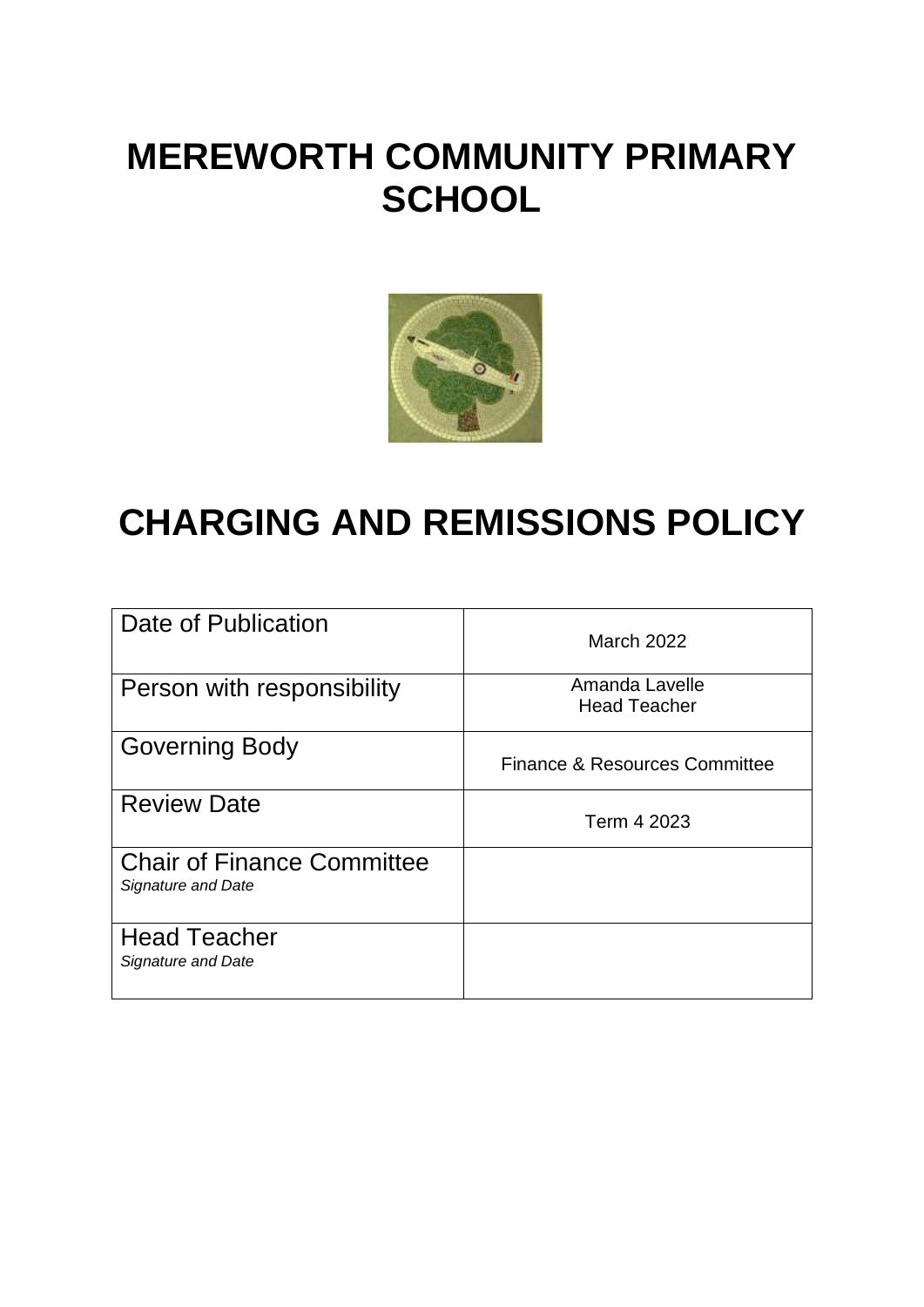# **Mereworth School Charging and Remissions**

#### **Status** Statutory

#### **Purpose**

The purpose of the policy is to ensure that, during the school day, all children have full and free access to a broad and balanced curriculum. The school day is defined as: 8.50am – 3.15 for all year groups.

#### **What was consulted?**

The policy has been informed by A Guide to the Law for School Governors.

#### **Relationship to other school policies**

The policy complements the school's equal opportunities policy, curriculum policy and teaching and learning policy.

# **Roles and responsibilities of headteacher, other staff, governors**

The **headteacher** will ensure that the following applies:

### *1 During the school day*

All activities that are a necessary part of the National Curriculum plus religious education will be provided free of charge. This includes any materials, equipment and transport to take pupils between the school and the activity. It excludes charges made for teaching individual or groups of pupils receiving private music lessons.

Voluntary contributions may be sought for activities during the school day which entail additional costs, in these circumstances no pupil will be prevented from participating because his/her parents cannot or will not make a contribution. Children of parents who do not make a contribution will not be treated any differently. **An activity may be cancelled if not enough voluntary contributions are collected.** 

From time to time we may invite a non-school based organisation such as cycling proficiency to arrange an activity during the school day. Such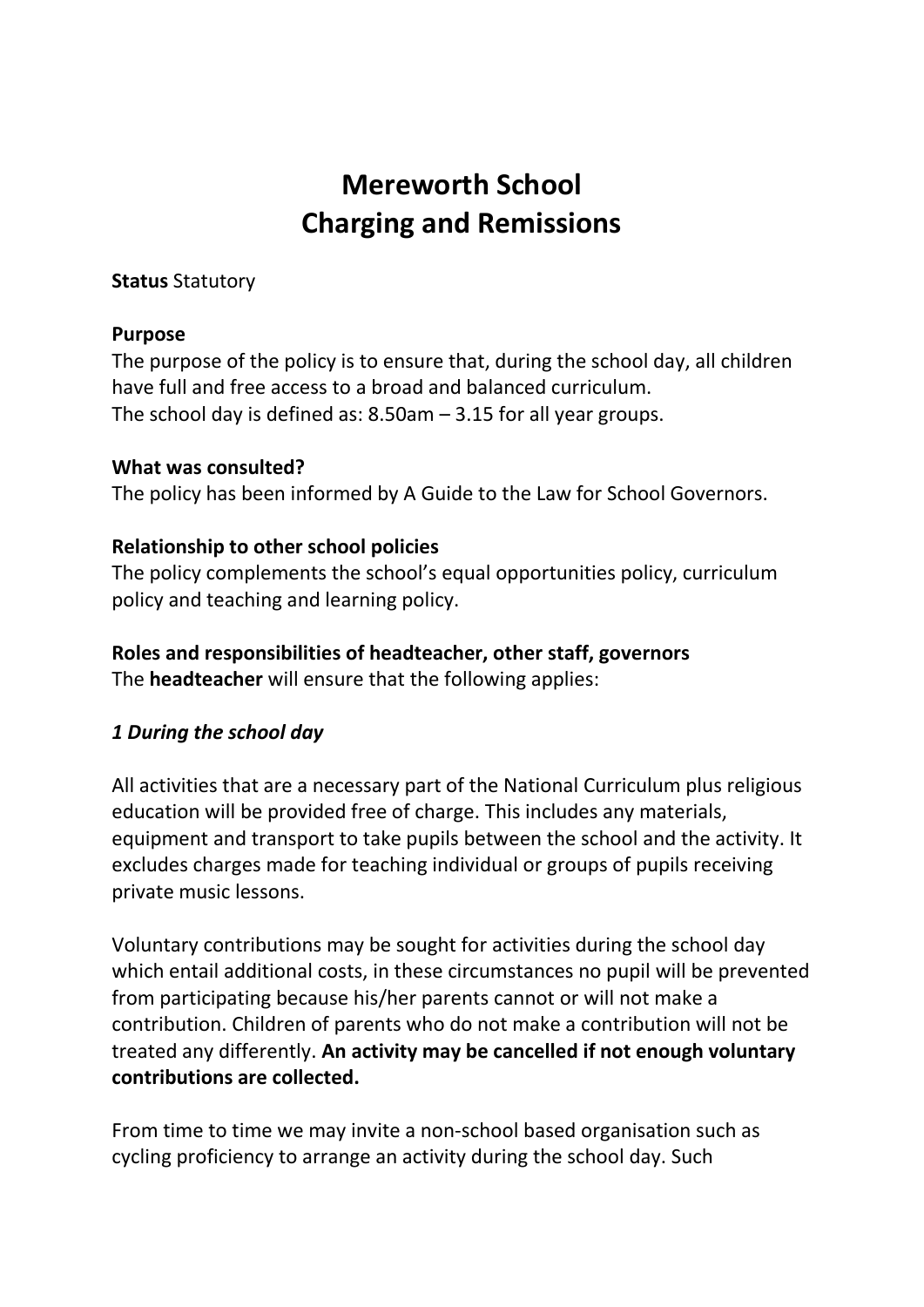organisations may wish to charge parents, who may, if they wish, ask the headteacher to agree to make alternative arrangements in school for their child for the duration of the activity.

If requested by the parent/carer the school will provide a 50% subsidy for all activities where there is a charge, for each child currently in receipt of Pupil Premium.

# *2 Optional activities outside of the school day*

We will invite external providers into school who may charge for optional, extra activities provided outside of the school day, for example sports clubs, maths clubs. Such activities are not part of the National Curriculum or religious education, nor are they part of an examination syllabus.

# *3 Residential trips Years 5 & 6*

Charges will be made for residential trips to cover the cost of board and lodging and additional activities where a cost is incurred. If requested by the parent/carer the school will provide a 50% subsidy for each child currently in receipt of Pupil Premium.

### *4 Calculating charges*

When charges are made for any activity, whether during or outside of the school day, they will be based on the actual costs incurred, divided by the total number of pupils participating.

In cases where the money collected exceeds that collected, a credit note for the appropriate amount will be issued to each parent / carer who paid the full amount.

# **We do not refund or part refund if children miss a prepaid trip or visit through absence.**

Parents who would qualify for support are those who are eligible for Pupil Premium. If requested by the parent/carer the school would pay 50% of charges for all optional 'non curriculum' trips held during the school day whilst a child is in receipt of Pupil Premium, as long as there are no outstanding monies due to the school.